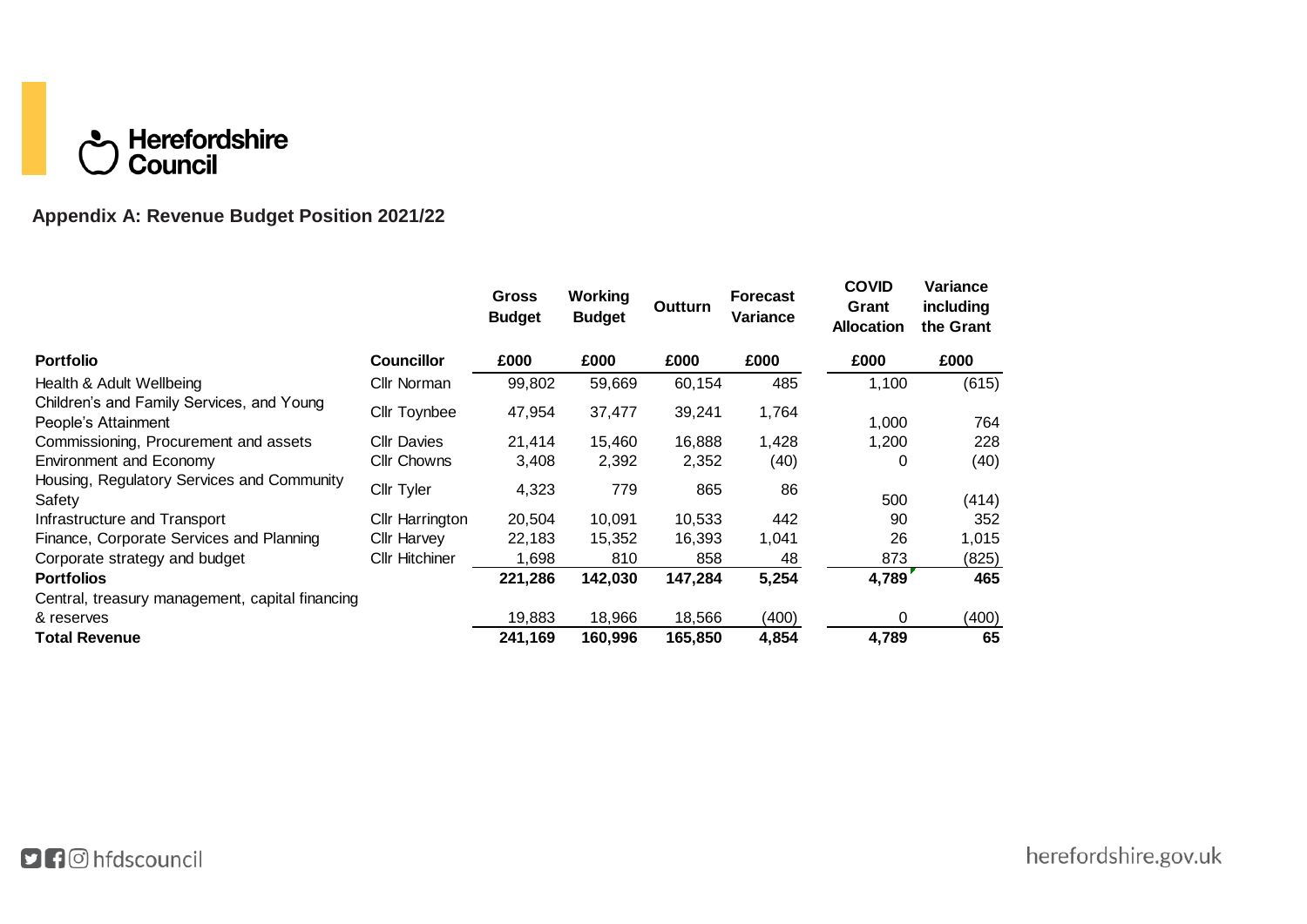#### **Health & Adult Wellbeing: Cllr Norman**

|                                                 | Gross<br><b>Budget</b> | Working<br><b>Net Budget</b> | <b>Full Year</b><br>Outturn | <b>Full Year</b><br>Variance |
|-------------------------------------------------|------------------------|------------------------------|-----------------------------|------------------------------|
|                                                 | £000                   | £000                         | £000                        | £000                         |
| Services for Vulnerable Adults (care provision) | 69,305                 | 54.248                       | 55.245                      | 997                          |
| Commissioning and Operational Service Delivery  | 21,046                 | 5.421                        | 4.909                       | (512)                        |
| Public Health                                   | 9.451                  | 0                            |                             | 0                            |
|                                                 | 99.802                 | 59.669                       | 60.154                      | 485                          |

#### **The key outturn variances are:**

The forecast overspend in Services for Vulnerable Adults is a combination of savings yet to be delivered across the client care provision budgets and budget pressures within homecare. Some savings proposals were only expected to generate a part-year effect so will materialise later in the year.

The forecast underspend in Commissioning and Operational Service Delivery is due to vacancies within Home first as well as some of the operational teams.

## **Children's and Family Services, and Young People's Attainment: Cllr Toynbee**

|                                                             | Gross<br><b>Budget</b><br>£000 | Working<br><b>Net Budget</b><br>£000 | <b>Outturn</b><br>£000 | <b>Forecast</b><br>Variance<br>£000 |
|-------------------------------------------------------------|--------------------------------|--------------------------------------|------------------------|-------------------------------------|
|                                                             |                                |                                      |                        |                                     |
| Children and young people's education and attainment        | 5,963                          | 2.922                                | 2.966                  | 44                                  |
| Post 16 education, training and skills development          | 647                            |                                      |                        | $\Omega$                            |
| Services for vulnerable young people, children and families | 41.344                         | 34.555                               | 36.275                 | 1.720                               |
|                                                             | 47,954                         | 37.477                               | 39.241                 | 1.764                               |

#### **The key variances are:**

Children and young people's education and attainment - business rates charge for prior years relating to the old Colwall primary school site.

Services for vulnerable young people, children and families - cost of placements continues to cause pressure.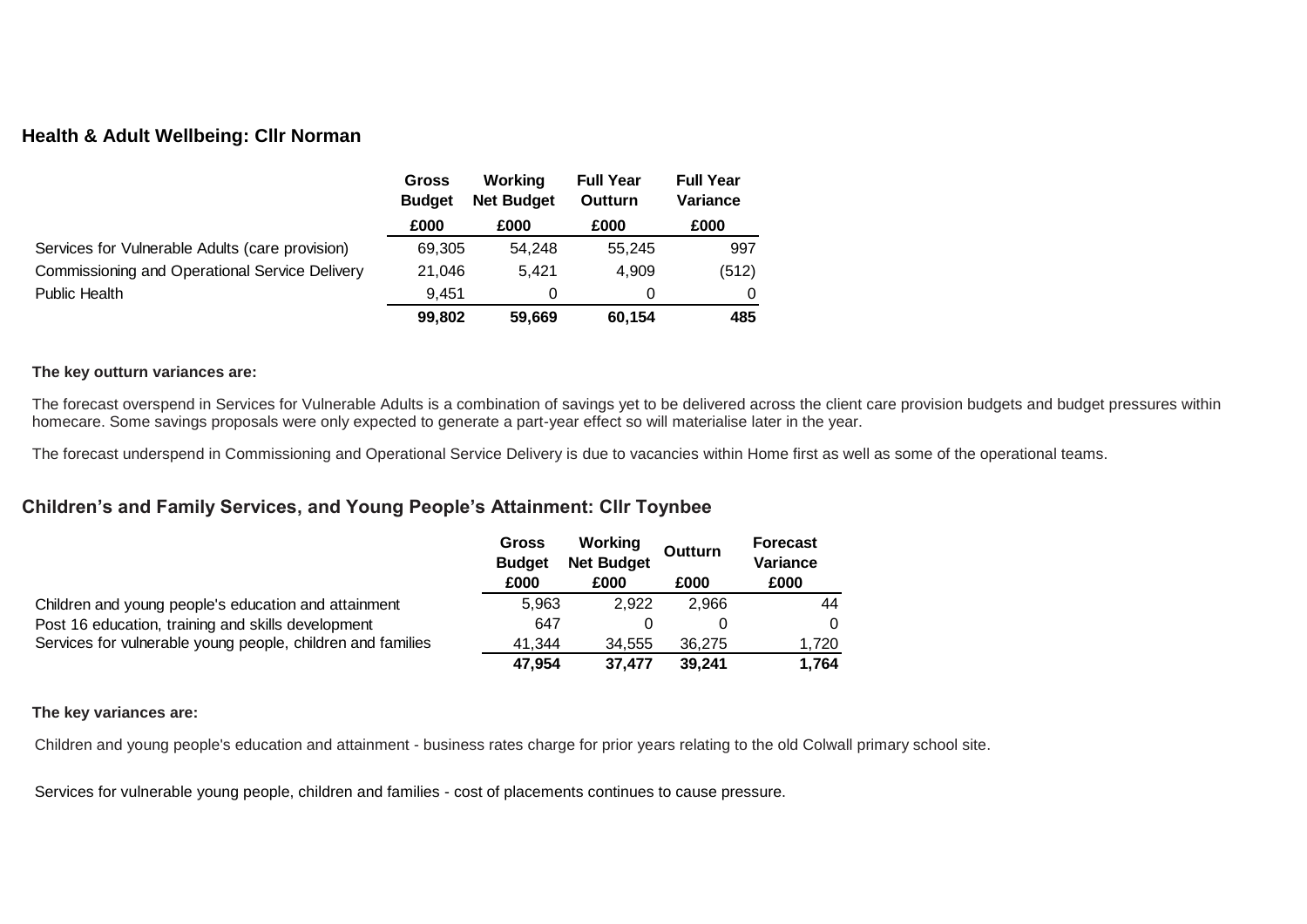#### **Commissioning, Procurement and Assets: Cllr Davies**

|                                             | Gross<br><b>Budget</b> | <b>Working</b><br><b>Net Budget</b> | Outturn | <b>Forecast</b><br>Variance |
|---------------------------------------------|------------------------|-------------------------------------|---------|-----------------------------|
|                                             | £000                   | £000                                | £000    | £000                        |
| <b>Waste Collection &amp; Disposal</b>      | 14,397                 | 12,438                              | 12.441  | 3                           |
| <b>Corporate Support Services</b>           | 1,294                  | 1.171                               | 1.188   | 17                          |
| <b>Community services: Leisure Services</b> | 30                     | 30                                  | 30      | 0                           |
| <b>Council Property Services</b>            | 3,902                  | 232                                 | 1.626   | 1,394                       |
| <b>Cultural services</b>                    | 1.791                  | 1.589                               | 1,603   | 14                          |
|                                             | 21,414                 | 15,460                              | 16.888  | 1,428                       |

#### **The key variances are:**

Council Property Services - £129k BBLP refund for overpaid rent, £148k backdated business rates for Hereford library and increase in car park rates, loss of rent at Shire Hall and Churchill House £96k.

The remainder of the overspend relates to savings targets not being delivered in the current year

## **Environment and Economy: Cllr Chowns**

|                                                                                                   | <b>Gross</b><br><b>Budget</b> | Working<br><b>Net Budget</b> | Outturn | <b>Forecast</b><br>Variance |
|---------------------------------------------------------------------------------------------------|-------------------------------|------------------------------|---------|-----------------------------|
|                                                                                                   | £000                          | £000                         | £000    | £000                        |
| Economic Development and Regeneration                                                             | 1.520                         | 1.221                        | 1.225   | $\overline{4}$              |
| Tourism                                                                                           | 123                           | 123                          | 123     | 0                           |
| <b>Broadband</b>                                                                                  | 339                           | 131                          | 87      | (44)                        |
| Environmental promotion, protection and sustainability<br>including response to climate emergency | 1.426                         | 917                          | 917     | $\Omega$                    |
|                                                                                                   | 3,408                         | 2.392                        | 2,352   | (40)                        |

#### **The key variances are:**

Broadband – Vacant Fastershire Campaigns Officer post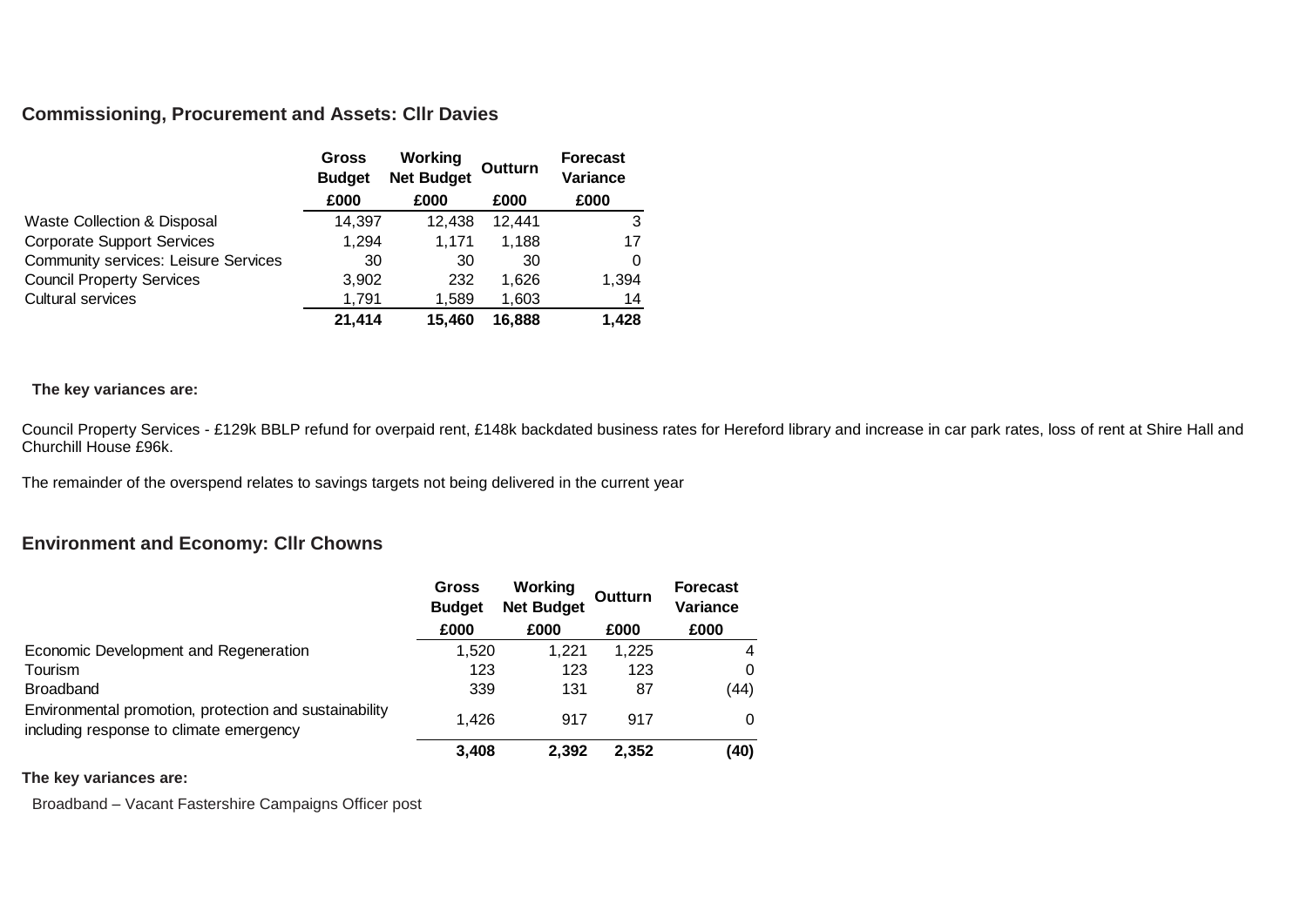# **Housing, regulatory services and community safety: Cllr Tyler**

|                                                                   | Gross<br><b>Budget</b> | Working<br><b>Net Budget</b> | Outturn  | <b>Forecast</b><br>Variance |  |
|-------------------------------------------------------------------|------------------------|------------------------------|----------|-----------------------------|--|
|                                                                   | £000                   | £000                         | £000     | £000                        |  |
| Community Safety including the Community Safety Partnership       | 0                      | 0                            | O        | $\mathbf{0}$                |  |
| Animal health and welfare                                         | 140                    | 10                           | 11       |                             |  |
| Bereavement services including coroner services                   | 352                    | (1, 167)                     | (1, 152) | 15                          |  |
| <b>CCTV</b>                                                       | 147                    | (2)                          | (4)      | (2)                         |  |
| Environmental health and trading standards                        | 1,781                  | 1,640                        | 1,626    | (14)                        |  |
| Gypsy and Traveller Services                                      | 410                    | 222                          | 238      | 16                          |  |
| Licensing                                                         | 25                     | (480)                        | (475)    | 5                           |  |
| <b>Markets and Fairs</b>                                          | 121                    | (136)                        | (64)     | 72                          |  |
| <b>Registration Services</b>                                      | 220                    | (230)                        | (230)    | 0                           |  |
| Strategic housing, homelessness, housing allocation and condition | 541                    | 411                          | 407      | (4)                         |  |
| <b>Communications and Web Presence</b>                            | 586                    | 511                          | 508      | (3)                         |  |
|                                                                   | 4,323                  | 779                          | 865      | 86                          |  |

#### **The key variances are:**

Markets and Fairs - impact of COVID restrictions on income from market stall rental and cancellation of the May fair.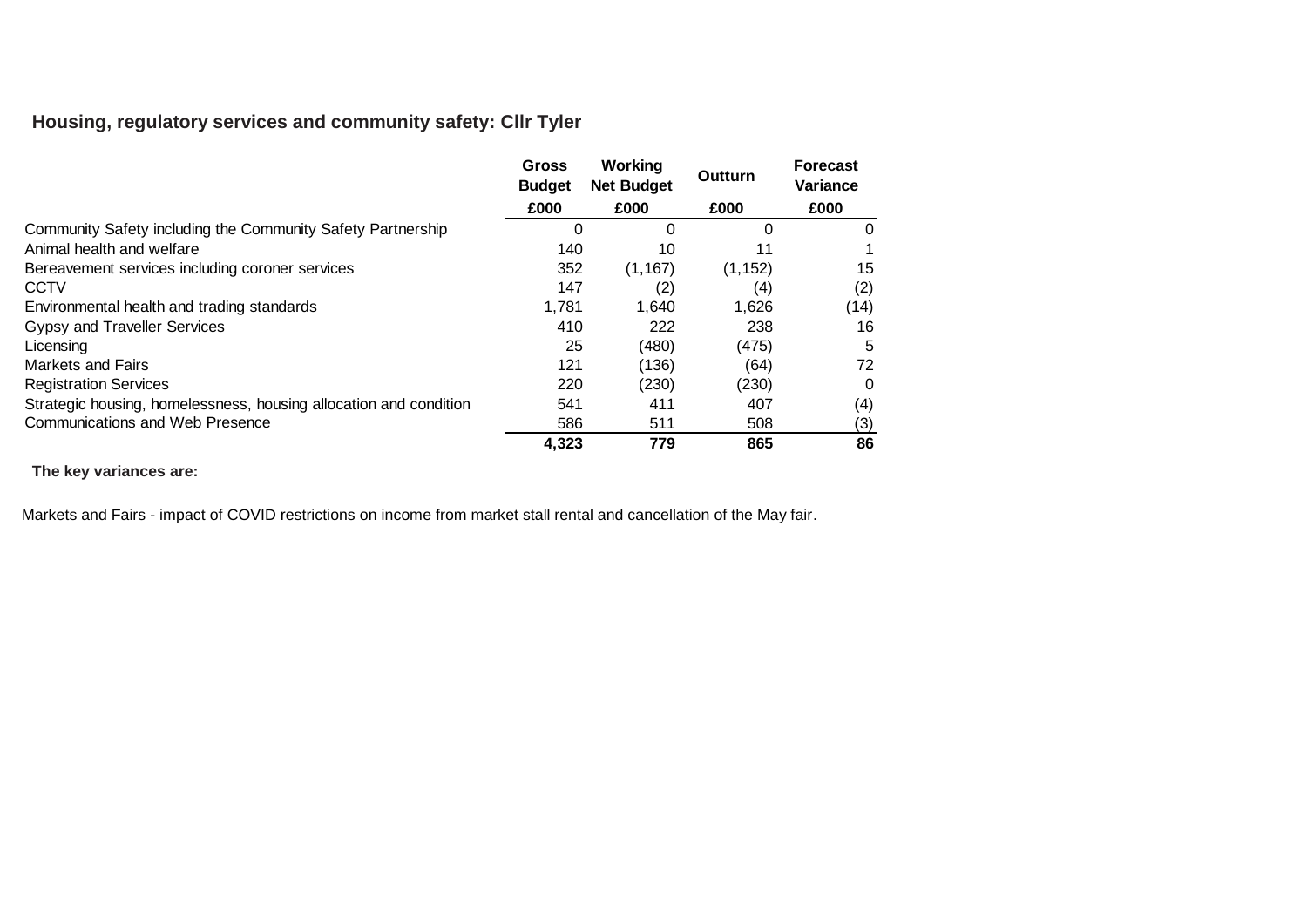# **Infrastructure and Transport: Cllr Harrington**

|                                                        | Gross<br><b>Budget</b> | Working<br><b>Net Budget</b> | <b>Outturn</b> | <b>Forecast</b><br>Variance |  |
|--------------------------------------------------------|------------------------|------------------------------|----------------|-----------------------------|--|
|                                                        | £000                   | £000                         | £000           | £000                        |  |
| <b>Building Control</b>                                | 364                    | (256)                        | (299)          | (43)                        |  |
| Car parking policy and services                        | 332                    | (5, 125)                     | (4, 732)       | 393                         |  |
| Highways & community services                          | 571                    | 347                          | 397            | 50                          |  |
| Land drainage, flood alleviation, rivers and waterways | 200                    | 0                            | 0              | 0                           |  |
| Land use strategies including Core Strategy            | 1,003                  | 567                          | 562            | (5)                         |  |
| <b>Traffic Management</b>                              | 256                    | 256                          | 255            | (1)                         |  |
| Transport and highways policy strategy and operations  | 17,778                 | 14,302                       | 14,350         | 48                          |  |
|                                                        | 20,504                 | 10.091                       | 10.533         | 442                         |  |

**The key variances are:**

Car parking and policy services - impact of lockdown and COVID on parking income.

Highways & community services/Transport and highways policy strategy and operations - costs for transport strategy and contract management consultants partially offset by reduced transport costs.